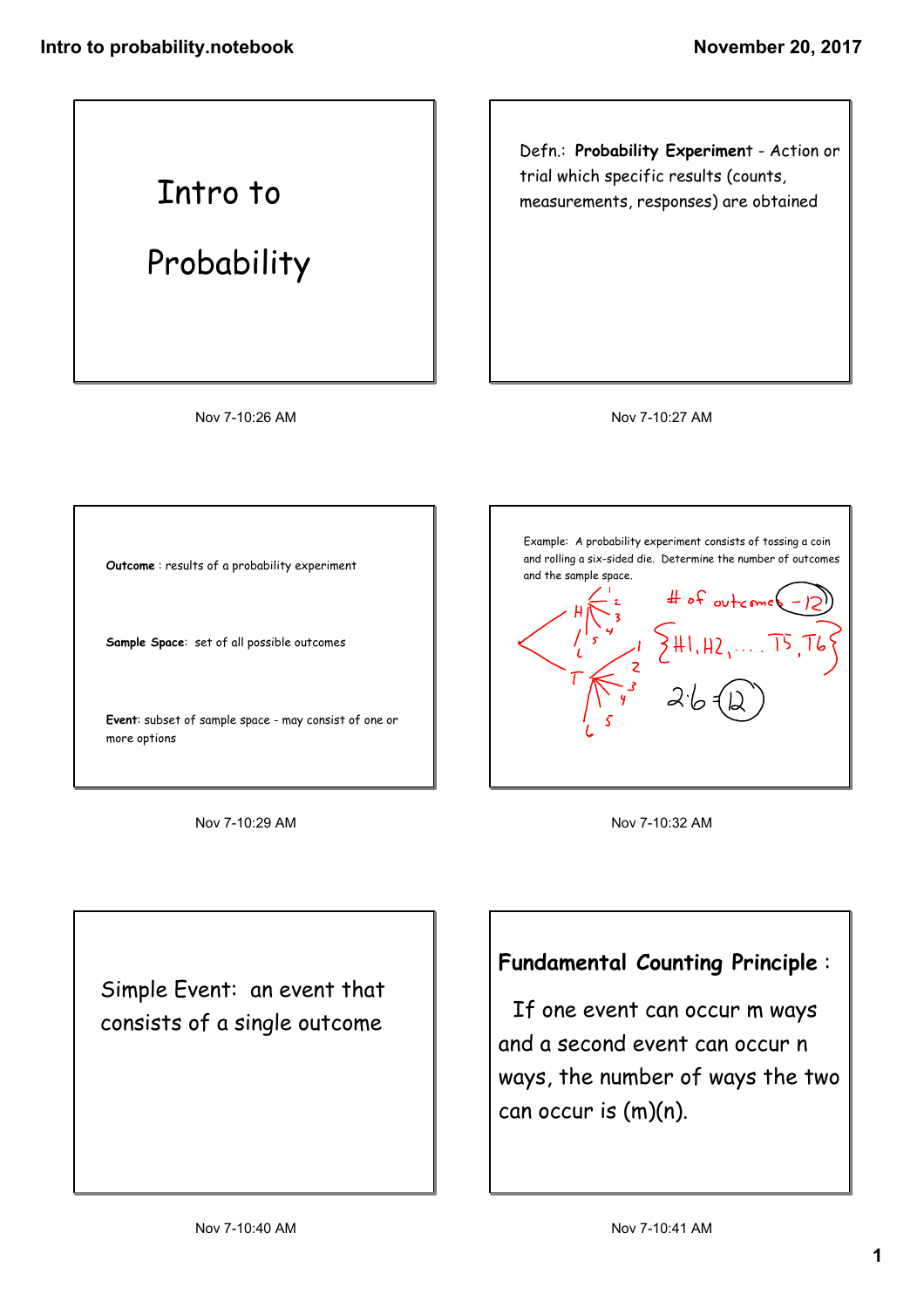







**Empirical Probability**: based on observations from an actual experiment (Statistical Probability)

> P(E) = frequency of E total frequency

> > Nov 7-10:49 AM

**Range of Probability**  $O-$  /  $0\% - 100\%$ 

Nov 7-10:52 AM

**Law of large numbers**: As an experiment is repeated over and over, the empirical probability will approach the theoretical probability

## **Complement of event E**

Set of all outcomes in sample space not in E

Denoted E' (E prime)

**P(E') = 1 - P(E)**